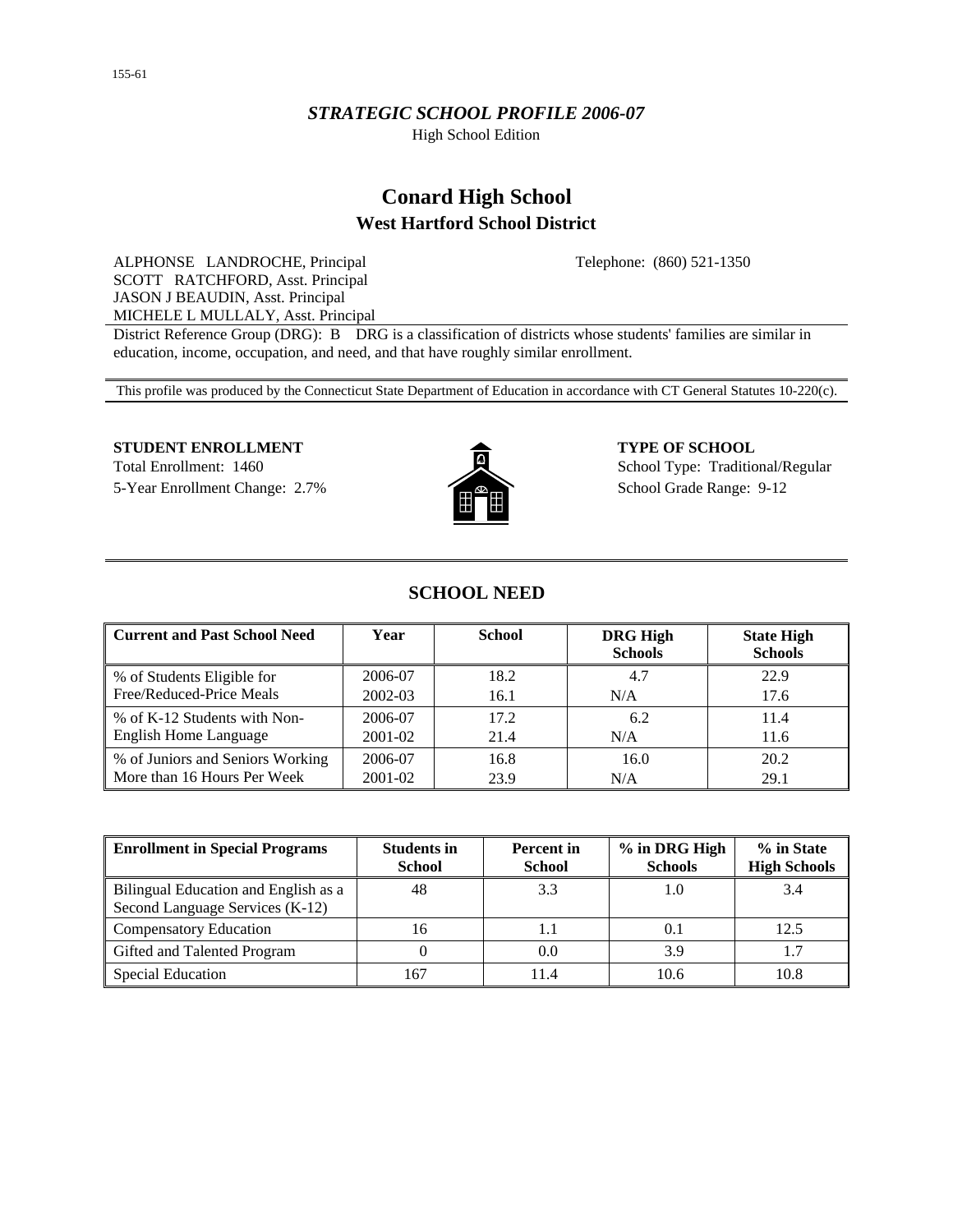155-61 Page 2

| <b>Race/Ethnicity</b> | <b>Number</b> | <b>Percent</b> | <b>STUDENT RACE/ETHNICITY</b>          |
|-----------------------|---------------|----------------|----------------------------------------|
| American Indian       |               | 0.1            |                                        |
| Asian American        | 133           | 9.1            |                                        |
| <b>Black</b>          | 160           | 11.0           | <b>Total Minority 2006-07</b><br>37.6% |
| Hispanic              | 254           | 17.4           | <b>Total Minority 2001-02</b><br>34.6% |
| White                 | 911           | 62.4           |                                        |

## **STUDENT RACE/ETHNICITY**

| <b>Total Minority 2006-07</b> | 37.6% |
|-------------------------------|-------|
| <b>Total Minority 2001-02</b> | 34.6% |

## **EFFORTS TO REDUCE RACIAL, ETHNIC, AND ECONOMIC ISOLATION**

Below is the description submitted by this school of how it provides educational opportunities for its students to interact with students and teachers from diverse racial, ethnic, and economic backgrounds.

Conard High School exemplifies diversity of all types, not just in terms of the makeup of the student population, but in the programs and opportunities that the school offers. The student body is comprised of young adults from across the spectrum of racial, religious, socioeconomic, cultural and ethnic backgrounds. It is this tapestry of backgrounds that allows Conard students to be educated in a manner that truly prepares them to be ready to enter a globalized world and work environment as adults.

Conard attempts to utilize our curriculum in order to meet the needs of our diverse student body. In the Social Studies department, we offer courses in African/ Middle Eastern History, Hispanic Studies, and Sociology of the Family. Our new ninth grade history course was designed as a Modern World History course to focus on the past two hundred years and the effects of slavery, colonialism and the independence movements on identity throughout the world. We have also added the study of Chinese in the World Language Department. We also offer courses such as Pacesetter pre-AP to seek to involve a greater percentage of our minority students in AP courses, and to try to lower the achievement gap.

Taking on the Achievement Gap was the main focus of staff professional development throughout the year. Workshops were held on recognizing racism, engaging students, and improving instruction.

An annual Diversity Assembly is organized by faculty and students featuring speakers on topics related to multicultural understanding and appreciation. This year we continued a Young Women of Color seminar for the second year, where successful women of color spoke and served as role models to Conard's minority females. Extracurricular programming includes 46 clubs involving nearly 800 students in a range of activities, including Amnesty International, Common Ground, the Connecticut Forum, Empty Bowls, the Gay/Straight Alliance, Multi-cultural Club, and the World Affairs Club.

| <b>Instructional Time*</b>          | School | <b>DRG High Schools</b> | <b>State High Schools</b> |  |  |  |  |  |  |
|-------------------------------------|--------|-------------------------|---------------------------|--|--|--|--|--|--|
| Total Hours of Instruction Per Year | 951    | 976                     | .002                      |  |  |  |  |  |  |

**SCHOOL RESOURCES**

\*State law requires at least 900 hours for grades 1 through 12.

**TECHNOLOGY % of Classrooms, Libraries, and Laboratories Wired for: School DRG High Schools State High Schools**  Video | 100.0 | 82.2 | 76.0 Voice | 100.0 | 95.1 | 84.9 Internet Access 100.0 100.0 97.1 Multi-Room Network (LAN)  $\vert$  100.0 92.4 82.4

| <b>Computers</b>                                | <b>School</b> | DRG HS | <b>State HS</b> | This school     |
|-------------------------------------------------|---------------|--------|-----------------|-----------------|
| # of Students Per Academic Computer             | 3.1           | 3.4    | 2.9             | does not have   |
| % of Computers that are High or Moderate Power  | 99.4          | 96.4   | 91.7            | a functional    |
| % of Computers with Internet Access, All Speeds | 100.0         | 98.2   | 98.7            | satellite link. |
| % of Computers with High Speed Internet Access  | 100.0         | 98.2   | 98.7            |                 |
| % of Internet Computers with Filtering Software | 100.0         | 100.0  | 98.7            |                 |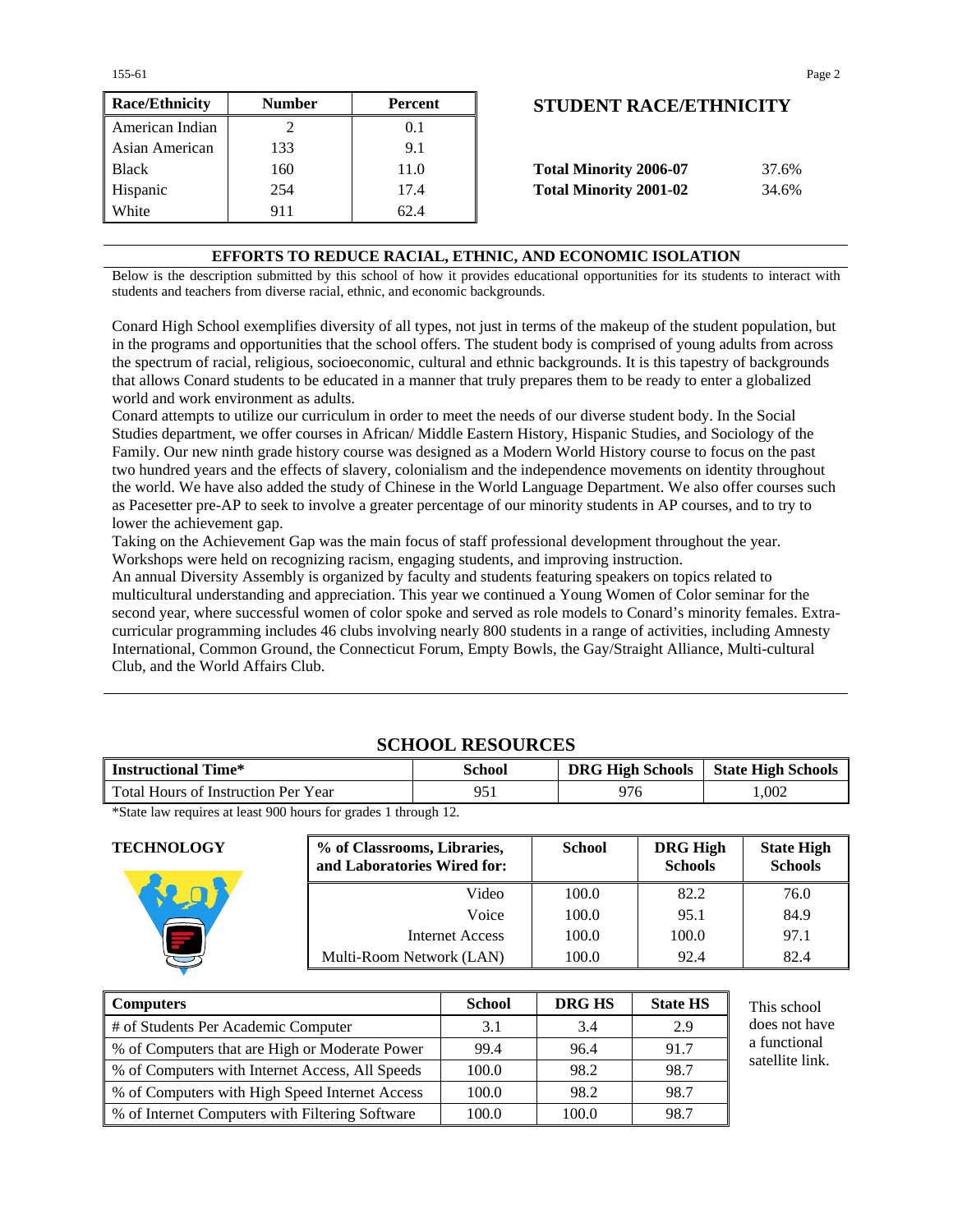## **SCHOOL RESOURCES, continued**

#### **LIBRARY MATERIALS Library Materials School DRG HS State HS**

Free on-line access to periodicals, newspapers, and other resources is available to all Connecticut schools through

| <b>Library Materials</b>                    | <b>School</b> | <b>DRG HS</b> | <b>State HS</b> |
|---------------------------------------------|---------------|---------------|-----------------|
| # of Print Volumes Per Student*             | 23.7          | 15.7          | 15.7            |
| % of Print Volumes Purchased in Last 3 Yrs. | 6.1           | 8.3           | 11.1            |
| # of Print Periodical Subscriptions         | 100           | 62.1          | 45.9            |
| # of Non-Print Materials                    | 1 325         | 1.575.0       | 8481            |

the Connecticut Digital Library. \*Because a certain number of volumes are needed for a library of adequate breadth and depth, a small school may need a higher number of volumes per student.

### **STAFFING RESOURCES**

| <b>Average Class Size</b> | <b>School</b> | <b>DRG</b> | <b>State</b> | # of Certified Staff     |       |       |
|---------------------------|---------------|------------|--------------|--------------------------|-------|-------|
| Algebra I                 | 20.1          | 18.8       | 19.5         | Teachers                 | 105.3 | 102.4 |
| Biology I                 | 22.7          | 20.2       | 20.0         | Administrators           | 4.0   | 4.0   |
| English, Grade 10         | 21.3          | 20.1       | 19.5         | <b>Department Chairs</b> | 2.6   | 1.7   |
| <b>American History</b>   | 20.2          | 21.1       | 20.8         | Library/Media Staff      | 2.0   | 2.0   |

| <b>Professional Staff Race/Ethnicity</b> |         |         | and School Psychologists |                                          |      |
|------------------------------------------|---------|---------|--------------------------|------------------------------------------|------|
|                                          | 2006-07 | 2005-06 | 2001-02                  | Other Professionals                      |      |
| % Minority                               |         |         | 4.2                      | # of Non-Certified Instructional<br>12.9 | 12.9 |

| CES           |            |              | <b>School Staff Count</b>        | 2006-07 | 2005-06 |
|---------------|------------|--------------|----------------------------------|---------|---------|
|               |            |              | <b>Full-Time Equivalent</b>      |         |         |
| <b>School</b> | <b>DRG</b> | <b>State</b> | # of Certified Staff             |         |         |
| 20.1          | 18.8       | 19.5         | <b>Teachers</b>                  | 105.3   | 102.4   |
| 22.7          | 20.2       | 20.0         | Administrators                   | 4.0     | 4.0     |
| 21.3          | 20.1       | 19.5         | Department Chairs                | 2.6     | 1.7     |
| 20.2          | 21.1       | 20.8         | Library/Media Staff              | 2.0     | 2.0     |
|               |            |              | Counselors, Social Workers,      | 14.8    | 14.3    |
| e/Ethnicity   |            |              | and School Psychologists         |         |         |
| 2006-07       | 2005-06    | 2001-02      | <b>Other Professionals</b>       | 1.8     | 0.9     |
| 7.0           | 6.6        | 4.2          | # of Non-Certified Instructional | 12.9    | 12.9    |

| <b>Professional Staff Experience and Training</b>              | School | DRG HS | <b>State HS</b> |
|----------------------------------------------------------------|--------|--------|-----------------|
| Average Years of Experience in Connecticut and Other Locations | 12.3   |        | 14.6            |
| % with Master's Degree or Above                                | 86.0   | 83.6   | 76.0            |

#### **HOME AND SCHOOL COMMUNICATION AND SUPPORT**

The following narrative was submitted by this school.

At Conard High School, we believe that a partnership between parents and staff is essential to meeting the needs of our students. We engage in a variety of initiatives in order to bring parents into our school as volunteers and as partners in improving our schools. One of the key elements of this is the dialogue that we engage in. We have an active and engaged PTO, with over three hundred members, who meet for "Principal's Coffees" once a month in the morning, and bimonthly at night, in order to discuss various initiatives with the principal, and to offer the insight of parents in school planning. Parents also planned the safe graduation party and PTO luncheons with staff. A major initiative this year was the Community of Concern program, where parents from the community, in addition to students, teachers, coaches and administrators, began a program to look at the impact of alcohol consumption on

students in our community.

This year, we brought in parents as voluntary scorers for practice CAPT-style assessments, so that they would have a better understanding of what students are doing, and what the state is asking for. Parents also served as chaperones on field trips, as mentors to both regular education and ESOL students.

Our school attempts a variety of means to communicate with parents. We have a bi-monthly newsletter, Chiefly Conard, that is sent to all homes with upcoming events at the school, and notes from the principal and subject area supervisors, as well as athletic and music/arts schedules. In addition, our website contains the events schedule in addition to providing links to all teachers' e-mails, and options for teachers to include website links for homework details. This year, we had an outreach evening at the Faxon Branch of the town library to meet with parents regarding study skills, and to answer questions.

As a part of the staff development on closing the achievement gap, time was given to teachers before parent teacher conferences to create a list of students who were at risk, and to call the parents of these students to request a meeting with the teacher. Over four hundred parents were called, and two hundred and sixty of those parents attended conferences, in addition to the other parents who had scheduled appointments. Translators are made available for conferences, and letters are sent not just in English and Spanish, but also Vietnamese.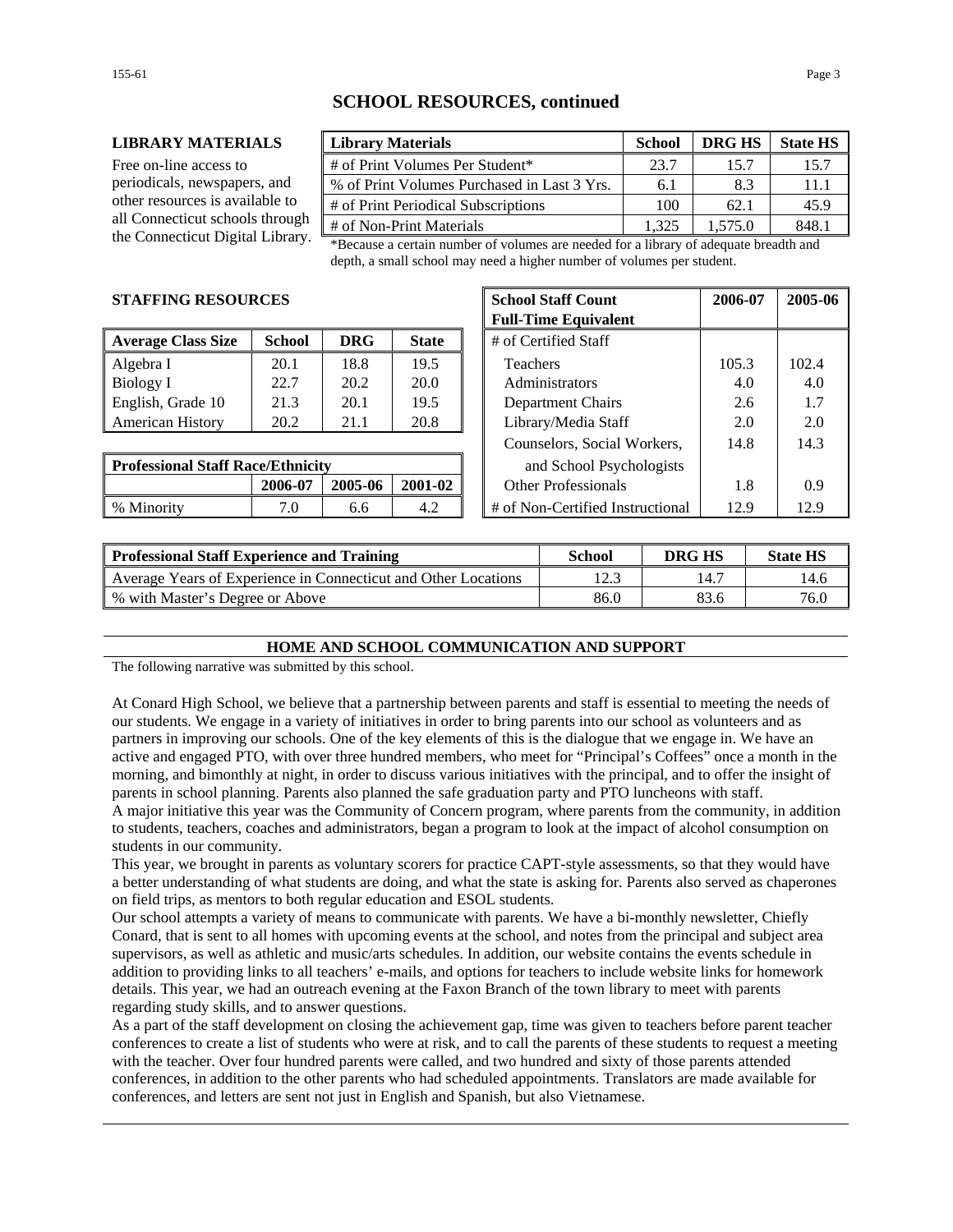## **SCHOOL PROCESSES**

| <b>Student and Teacher Statistics</b>                                                    | <b>School</b> | <b>DRG High</b><br><b>Schools</b> | <b>State High</b><br><b>Schools</b> |
|------------------------------------------------------------------------------------------|---------------|-----------------------------------|-------------------------------------|
| % of Students Retained in Grade after 2005-06 School Year                                | 3.2           | N/A                               | 4.5                                 |
| Teacher Attendance, 2005-06: Average # of Days Absent Due to<br>Illness or Personal Time | 6.1           | 7.7                               | 8.5                                 |
| % Certified Staff Assigned to Same School the Previous Year                              | 79.0          | 86.8                              | 86.3                                |

| Types of Remedial Instructional Services<br><b>Provided to Students Lacking Basic Skills</b> | Available in<br><b>Mathematics</b> | Available in<br><b>Language Arts</b> |
|----------------------------------------------------------------------------------------------|------------------------------------|--------------------------------------|
| Pull-out Instruction                                                                         | N <sub>0</sub>                     | No                                   |
| In-Class Tutorial                                                                            | N <sub>0</sub>                     | No                                   |
| After School Program                                                                         | N <sub>0</sub>                     | No                                   |
| Summer School (2006)                                                                         | N <sub>0</sub>                     | N <sub>0</sub>                       |
| Other                                                                                        | N <sub>0</sub>                     | No                                   |



| % Juniors and Seniors Enrolled in a Course or Courses for<br><b>College Credit</b> | School | <b>State High Schools</b> |
|------------------------------------------------------------------------------------|--------|---------------------------|
| During the 2005-06 School Year                                                     | 53.3   | 28.3                      |
| During the 2000-01 School Year                                                     | 36.0   | 22.8                      |

| <b>Advanced Placement Courses</b>                | <b>School</b> | <b>State High Schools</b> |
|--------------------------------------------------|---------------|---------------------------|
| Number of Courses for which Students were Tested |               |                           |
| % of Grade 12 Students Tested                    | 45.7          | 20.1                      |
| % of Exams Scored 3 or More*                     | 70.5          | 71 Q                      |

\*A score of three or higher is generally required for earning college credit.

**Interactive Distance Learning:** This school does not utilize interactive distance learning. Interactive distance learning ranges from on-line courses with student-instructor interaction via the internet to live classroom interactions through two-way audio and video transmissions.



| <b>Total Number of Credits</b><br><b>Required for Graduation</b> | School | DRG  | <b>State</b><br>Requirement |
|------------------------------------------------------------------|--------|------|-----------------------------|
| Required for Class of 2006                                       | 21.8   | 21.6 | 20.0                        |

| % of Class of 2006 Graduates who Earned Credit in Selected<br><b>Subjects</b> | <b>School</b> | <b>State High Schools</b> |
|-------------------------------------------------------------------------------|---------------|---------------------------|
| Algebra I or Equivalent                                                       | 96.9          | 91.1                      |
| <b>Chemistry</b>                                                              | 61.1          | 70.6                      |
| 4 or More Credits in Mathematics                                              | 78.2          | 64.0                      |
| 3 or More Credits in Science                                                  | 83.8          | 88.1                      |
| 4 or More Credits in Social Studies                                           | 43.6          | 51.9                      |
| Credit for Level 3 or Higher in the Same World Language                       | 75.7          | 59.1                      |
| 2 or More Credits in Vocational Education                                     | 60.4          | 57.9                      |
| 2 or More Credits in the Arts                                                 | 46.7          | 39.8                      |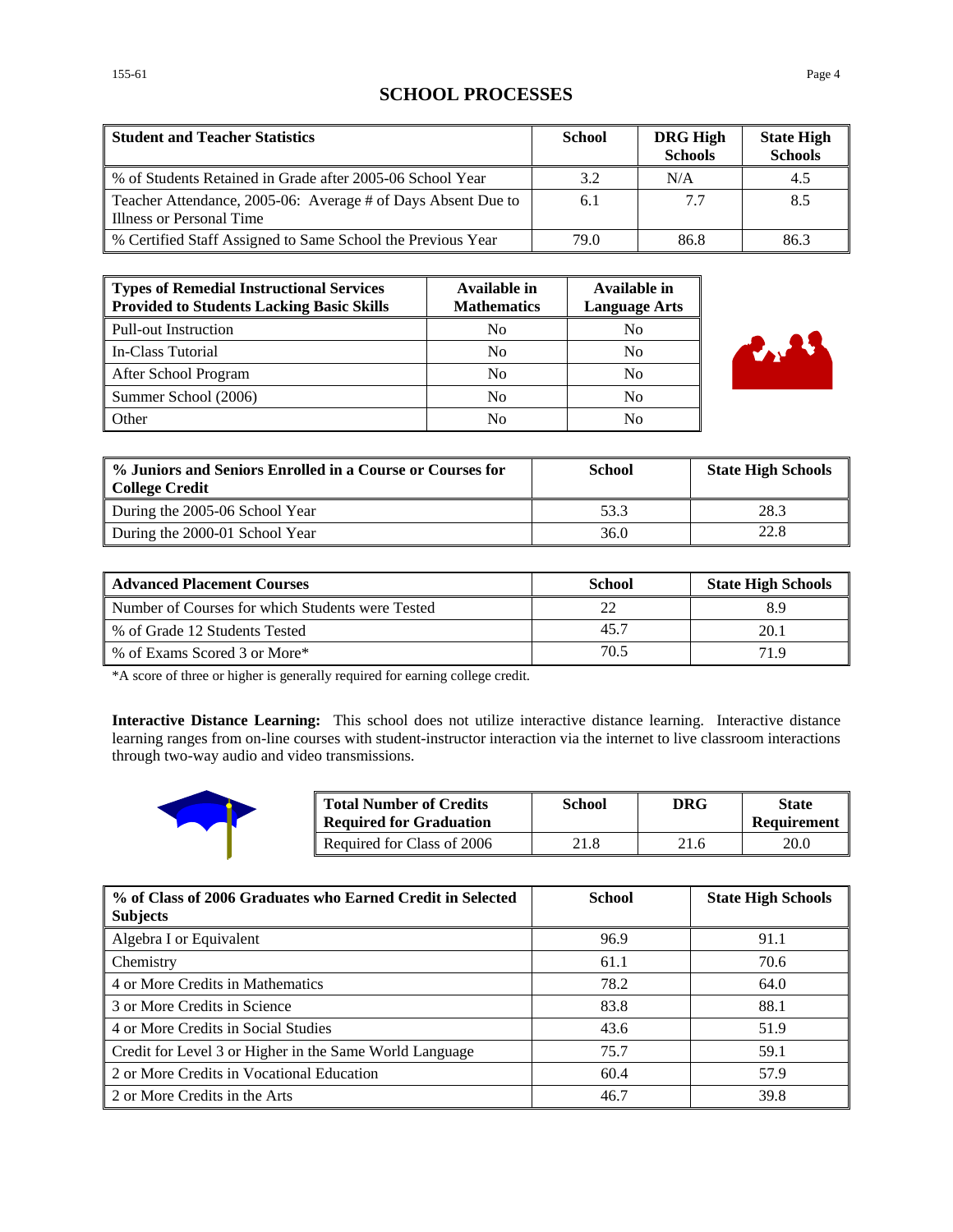**Connecticut Academic Performance Test, Third Generation, % Meeting State Goal:** The CAPT is administered to Grade 10 students. The Goal level is more demanding than the state Proficient level, but not as high as the Advanced level, reported in the No Child Left Behind Report Cards.

| <b>CAPT Subject Area</b>       | School | <b>State</b> | <b>Of All Schools in State</b> |           |
|--------------------------------|--------|--------------|--------------------------------|-----------|
|                                |        |              | Lowest $%$                     | Highest % |
| Reading Across the Disciplines | 57.9   | 45.6         | 0.0                            | 87.2      |
| Writing Across the Disciplines | 65.6   | 52.9         | 0.0                            | 87.6      |
| <b>Mathematics</b>             | 51.3   | 45.2         | 0.0                            | 86.3      |
| Science                        | 58.2   | 44.4         | 0.0                            | 84.5      |

These results reflect the performance of students with scoreable tests who were enrolled in the district at the time of



testing, regardless of the length of time they were enrolled in the district. Results for fewer than 20 students are not presented.

For more detailed CAPT results, go to **www.ctreports.com**.

To see the NCLB Report Card for this district, go to [www.sde.ct.gov](http://www.sde.ct.gov/) and click on "No Child Left Behind."

| <b>SAT<sup>®</sup> I: Reasoning Test</b> | Class of      |               |              | Class of 2006 |                                |
|------------------------------------------|---------------|---------------|--------------|---------------|--------------------------------|
|                                          | 2001          | <b>School</b> | <b>State</b> |               | <b>Of All Schools in State</b> |
|                                          | <b>School</b> |               |              | Lowest $\%$   | Highest %                      |
| % of Graduates Tested                    | 92.2          | 81.0          | 74.7         | 11.7          | 100.0                          |
| Mathematics: Average Score               | 524           | 536           | 510          | 284           | 604                            |
| Mathematics: % Scoring 600 or More       | 26.9          | 32.3          | 23.9         | 0.0           | 55.6                           |
| Critical Reading: Average Score          | 513           | 535           | 505          | 314           | 595                            |
| Critical Reading: % Scoring 600 or More  | 21.8          | 30.4          | 21.3         | 0.0           | 48.5                           |
| Writing: Average Score                   | N/A           | 527           | 504          | 304           | 595                            |
| Writing: % Scoring 600 or More           | N/A           | 27.7          | 19.6         | 0.0           | 48.8                           |

| <b>Student Attendance</b> | <b>School</b> | <b>State High School</b> |
|---------------------------|---------------|--------------------------|
| % on October 1, 2006      | 96.8          | 93.9                     |

Class of 2006: Number of National Merit Scholarship Semi-Finalists: **1**

| <b>Physical Fitness, Grade 10</b> | <b>School</b> | <b>State</b> | <b>Of All Schools in State</b> |           |
|-----------------------------------|---------------|--------------|--------------------------------|-----------|
|                                   |               |              | Lowest %                       | Highest % |
| % Passing All Four Tests          | 40.3          | 39.5         |                                | 70.3      |

| <b>Graduation and Dropout Rates</b>                 | <b>School</b> | <b>State</b> |          | <b>Of All Schools in State</b> |
|-----------------------------------------------------|---------------|--------------|----------|--------------------------------|
|                                                     |               |              | Lowest % | Highest %                      |
| Graduation Rate for Class of 2006                   | 95.1          | 92.2         | 40.0     | 100.0                          |
| Cumulative Four-Year Dropout Rate for Class of 2006 | 5.7           | 6.6          | $0.0\,$  | 100.0                          |
| 2005-06 Annual Dropout Rate for Grade 9 through 12  | 0.9           | 1.8          | 0.0      | 29.8                           |
| 2000-01 Annual Dropout Rate for Grade 9 through 12  | 2.6           | 3.0          | N/A      | N/A                            |



考考

| <b>Activities of Graduates</b> | <b>Class of</b> | <b>School</b> | <b>State</b> |
|--------------------------------|-----------------|---------------|--------------|
| % Attending Two- or Four-Year  | 2006            | 88.5          | 78.3         |
| Colleges                       | 2001            | 90.1          | 76.3         |
| % Employed or in Military      | 2006            | 4.4           | 12.9         |
|                                | 2001            | 71            | 171          |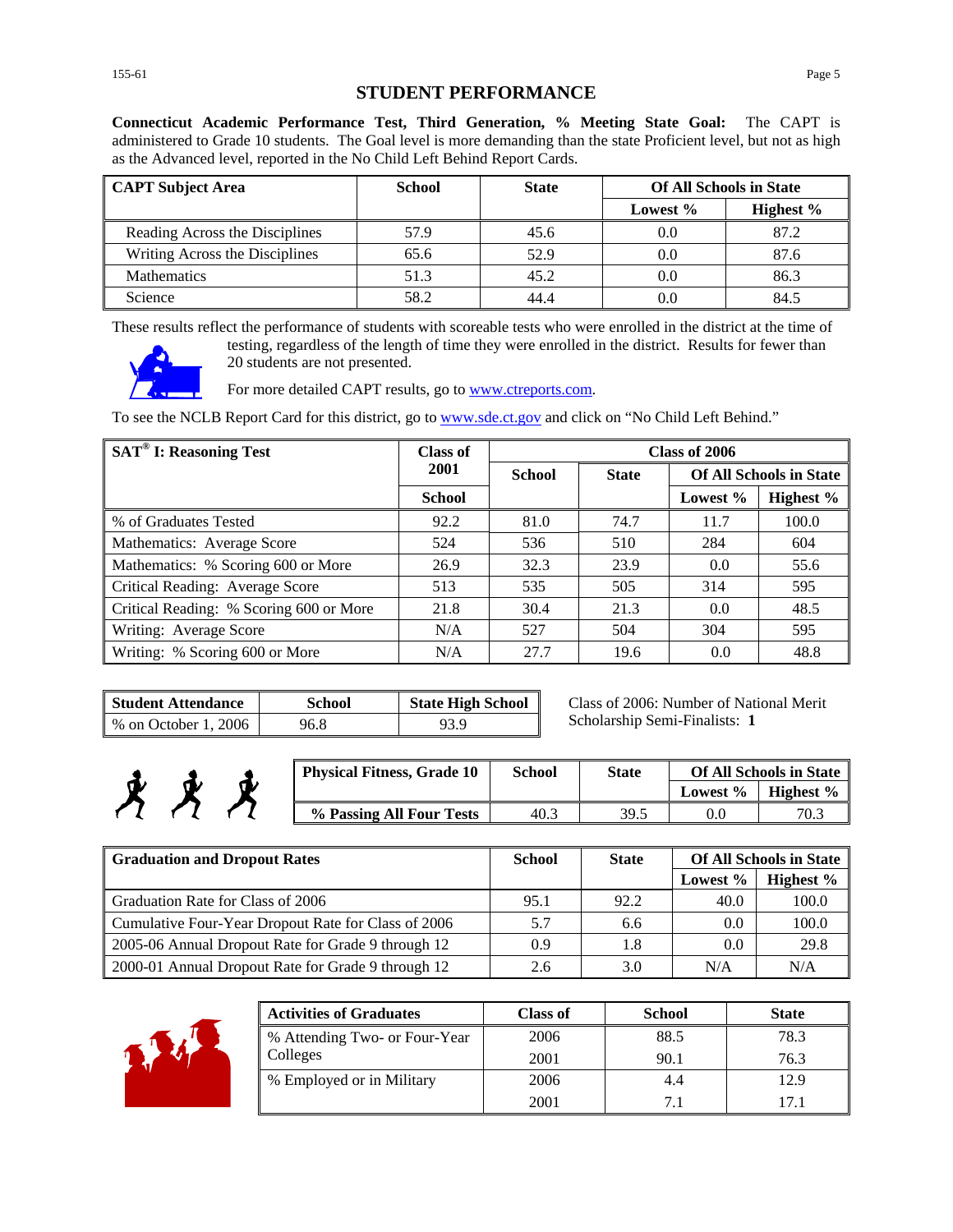The following narrative was submitted by this school.

During the past year, our school continued to take part in the district's five-year curriculum development plan as part of our district improvement focus. A committee of teachers and administrators, the Curriculum and Professional Development Council, looks at departments on a five year plan where they cycle through on an evaluation basis. Involved in that evaluation are parent and student surveys, and meeting with parent focus groups. Last year, English was in the evaluation phase, and, as a result, a new curriculum was brought to Conard that seeks to provide literature and readings that will engage students in a more direct manner. This process has been a great success, as parents and staff work together with students to find out how our curriculum can best meet the needs of our student body. Conard maintains a Principal's Advisory committee of parents and teachers that identifies school needs in both the long and short term planning stages. This year, a major initiative discussed, in addition to PTO support, was the Community of Concern program regarding underage drinking in town. Students met with parents, members of the community, and outside experts to look at the effects of alcohol. The hoped-for outcome of this will not just be an understanding by students of the risks of alcohol, but a dialogue with parents regarding their responsibility to not serve alcohol in their own homes to our children. The local police were an important part of the Community of Concern programs to inform parents of their legal risks if they violate these concerns.

Through the development of additional co-taught sections within the content areas, Conard continues to expand its capacity to provide instruction within inclusive settings, thus advancing the achievement of our special education students. Conard is also implementing a web based IEP software program that will assist us in creating IEP's that are aligned to state standards, facilitate our faculty's ability to collaborate, and improve our efficiency in managing data. To enhance our communication and relationships with parents, our clinical staff has conducted monthly coffee hours at the Hanoc Community Center.

#### **SUPPLEMENTAL SCHOOL INFORMATION**

The space below was optionally used by this school to describe aspects of the school not presented elsewhere in the profile.

Conard is proud to have been named this year by *Newsweek Magazine* as the number one high school in Connecticut in the "Schools That Work" annual issue. Conard continues to be among the leaders in the state in the number of AP and college credit courses we offer as well as in the percentage of students taking AP Exams. This year, Conard had 119 students designated at some level of AP Scholar. In addition, we had three students named as National Merit finalists, and 16 National Merit commended students. We had three students selected for the Connecticut Math team who competed in national competition. In World Language, we had three students recognized for outstanding performance on the National Latin Exam, two students recognized on the National French Contest, and two for the National Greek Test. Two of our students were also winners of the Todos, Mathematics for All Student Recognition Awards.

Conard students also excel in leadership positions, sports, and the arts. A Conard student was named one of 100 national Principal's Leadership Award winners. We had two winners for the Gold Key portfolio in the Connecticut Scholastic Art Awards, numerous students in the all-state band, and a winner for the National Football Foundation Scholar-Athlete Award.

Conard students maintained high levels of involvement beyond academics as well. Approximately 850 students participated in 28 different interscholastic boys' and girls' sports. Students also provided nearly 3000 hours of community service. Among the volunteer efforts students supported was Unified Theater, now in its 6th year. The program brought 150 special needs and non-disabled students together to organize and perform a theatrical production before an audience of students and adults from the community.

Strategic School Profiles may be viewed on the internet at www.state.ct.us/sde. A more detailed, searchable SSP database, data tables, and additional CT education facts are also available at this site. For the school/district website, see www.whps.org/school/conard/index.asp